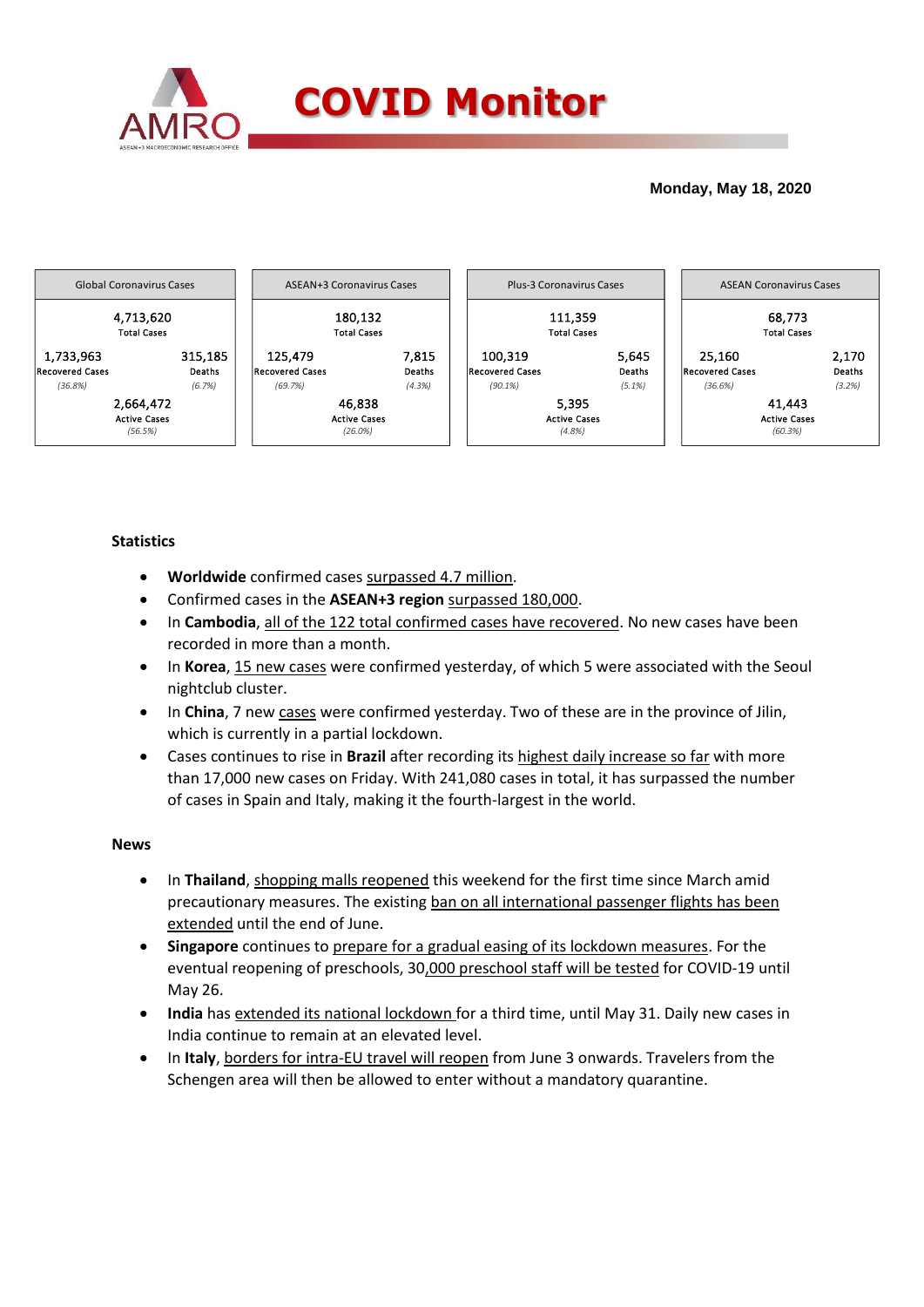

#### Overview of Confirmed COVID-19 Cases

Data as of 17/5/2020

|                   | <b>Total</b> | Cases per 1M   | <b>New</b>         | <b>New Cases</b> | <b>New Cases</b>    | <b>ANew</b>    | ∆% New     | <b>Total</b>   | <b>New</b>        | Fatality        | <b>Total</b> | Recovery                 | <b>Active</b>  |
|-------------------|--------------|----------------|--------------------|------------------|---------------------|----------------|------------|----------------|-------------------|-----------------|--------------|--------------------------|----------------|
| Economy           | Cases        | Population     | Cases              | per 1M Pop.      | $(7$ -day avg $)^1$ | Cases          | Cases      | <b>Deaths</b>  | <b>Deaths</b>     | <b>Rate (%)</b> | Recovered    | Rate $(%)2$              | Cases          |
| Global            | 4,713,620    |                | 79,552             |                  |                     | $-12,169$      | 1.7        | 315,185        | 3,404             | 6.7             | 1,733,963    | 36.8                     | 2,664,472      |
| ASEAN+3           | 180,132      |                | 1,481              |                  |                     | 199            | 0.8        | 7,815          | 86                | 4.3             | 125,479      | 69.7                     | 46,838         |
| Plus-3            | 111,359      |                | 73                 |                  |                     | 20             | 0.1        | 5,645          | 20                | 5.1             | 100,319      | 90.1                     | 5,395          |
| ASEAN             | 68,773       |                | 1,408              |                  |                     | 179            | 2.1        | 2,170          | 66                | 3.2             | 25,160       | 36.6                     | 41,443         |
|                   |              |                |                    |                  |                     |                |            |                |                   |                 |              |                          |                |
| China             | 82,954       | 59             | $\overline{7}$     | 0.0              | $\sqrt{ }$          | $\mathbf{1}$   | 0.0        | 4,634          | $\mathbf 0$       | 5.6             | 78,238       | 94.3                     | 82             |
| Hong Kong, China  | 1,055        | 138            | 3                  | 0.4              |                     | 3              | 0.3        | $\overline{4}$ | $\mathbf 0$       | 0.4             | 1,024        | 97.1                     | 27             |
| Japan             | 16,285       | 129            | 48                 | 0.4              |                     | 14             | 0.3        | 744            | 19                | 4.6             | 11,153       | 68.5                     | 4,388          |
| Korea             | 11,065       | 213            | 15                 | 0.3              |                     | $\overline{2}$ | 0.1        | 263            | $\mathbf{1}$      | 2.4             | 9,904        | 89.5                     | 898            |
|                   |              |                |                    |                  |                     |                |            |                |                   |                 |              |                          |                |
| Indonesia         | 17,514       | 65             | 489                | 1.8              |                     | $-40$          | 2.9        | 1,148          | 59                | 6.6             | 4,129        | 23.6                     | 12,237         |
| Malaysia          | 6,894        | 208            | 22                 | 0.7              |                     | 5              | 0.3        | 113            | $\mathbf 0$       | 1.6             | 5,571        | 80.8                     | 1,210          |
| Philippines       | 12,513       | 114            | 208                | 1.9              |                     | -6             | 1.7        | 824            | $\overline{7}$    | 6.6             | 2,635        | 21.1                     | 9,054          |
| Singapore         | 28,038       | 4,917          | 682                | 119.6            |                     | 217            | 2.5        | 22             | 0                 | 0.1             | 9,340        | 33.3                     | 18,676         |
| Thailand          | 3,028        | 45             | 3                  | 0.0              |                     | 3              | 0.1        | 56             | 0                 | 1.8             | 2,856        | 94.3                     | 116            |
|                   |              |                |                    |                  |                     |                |            |                |                   |                 |              |                          |                |
| Brunei Darussalam | 141          | 313            | 0                  | 0.0              |                     | $\mathsf 0$    | 0.0        | $\mathbf{1}$   | $\mathbf 0$       | 0.7             | 136          | 96.5                     | $\overline{a}$ |
| Cambodia          | 122          | $\overline{7}$ | 0                  | 0.0              |                     | 0              | 0.0        | $\overline{0}$ | 0                 | 0.0             | 122          | 100.0                    | 0              |
| Lao PDR           | 19           | 3              | $\pmb{0}$          | 0.0              |                     | 0              | 0.0        | $\Omega$       | $\mathbf 0$       | 0.0             | 14           | 73.7                     | 5              |
| Myanmar           | 184          | 3              | $\overline{2}$     | 0.0              |                     | $\overline{2}$ | 1.1        | 6              | 0                 | 3.3             | 97           | 52.7                     | 81             |
| Vietnam           | 320          | $\overline{3}$ | $\overline{2}$     | 0.0              |                     | $-2$           | 0.6        | 0              | $\mathbf 0$       | 0.0             | 260          | 81.3                     | 60             |
|                   |              |                |                    |                  |                     |                |            |                |                   |                 |              |                          |                |
| Belgium           | 55,280       | 4,800          | 291                | 25.3             |                     | $-54$          | 0.5        | 9,052          | 47                | 16.4            | 14,630       | 26.5                     | 31,598         |
| France            | 177,319      | 2,728          | 33                 | 0.5              |                     | 145            | 0.0        | 28,062         | 437               | 15.8            | 59,907       | 33.8                     | 89,271         |
| Germany           | 176,369      | 2,126          | 617                | 7.4              |                     | 98             | 0.4        | 7,962          | 24                | 4.5             | 154,011      | 87.3                     | 14,396         |
| Italy             | 225,435      | 3,743          | 675                | 11.2             |                     | $-200$         | 0.3        | 31,908         | 145               | 14.2            | 125,176      | 55.5                     | 68,351         |
| Netherlands       | 43,995       | 2,546          | 125<br>$\mathbf 0$ | 7.2<br>0.0       |                     | $-64$          | 0.3<br>0.0 | 5,680          | 10<br>$\mathbf 0$ | 12.9<br>11.6    |              | $\sim$<br>61.8           |                |
| Spain             | 236,899      | 5,055          |                    |                  |                     | $-515$         | 0.0        | 27,563         |                   |                 | 146,446      |                          | 56,689         |
| Switzerland       | 30,587       | 3,537          | 15                 | 1.7              |                     | $-43$<br>84    |            | 1,881          | $\overline{2}$    | 6.1             | 27,500       | 89.9                     | 1,206          |
| UK                | 243,695      | 3,623          | 3,534              | 52.5             |                     |                | 1.5        | 34,636         | 170               | 14.2            | $\sim$       | $\overline{\phantom{a}}$ |                |
| Australia         | 7,054        | 272            | 10                 | 0.4              |                     | $\mathbf 1$    | 0.1        | 99             | $\mathbf{1}$      | 1.4             | 6,392        | 90.6                     | 563            |
| Brazil            | 241,080      | 1,141          | 7,569              | 35.8             |                     | $-5,651$       | 3.2        | 16,118         | 456               | 6.7             | 94,122       | 39.0                     | 130,840        |
| Canada            | 78,332       | 2,072          | 1,126              | 29.8             |                     | $-121$         | 1.5        | 5,903          | 103               | 7.5             | 38,563       | 49.2                     | 33,866         |
| India             | 95,698       | 70             | 5,050              | 3.7              |                     | 186            | 5.6        | 3,025          | 154               | 3.2             | 36,795       | 38.4                     | 55,878         |
| Iran              | 120,198      | 1,428          | 1,806              | 21.5             |                     | 49             | 1.5        | 6,988          | 51                | 5.8             | 94,464       | 78.6                     | 18,746         |
| Russia            | 281,752      | 1,922          | 9,709              | 66.2             |                     | 509            | 3.6        | 2,631          | 94                | 0.9             | 67,373       | 23.9                     | 211,748        |
| Turkey            | 149,435      | 1,778          | 1,368              | 16.3             |                     | $-242$         | 0.9        | 4,140          | 44                | 2.8             | 109,962      | 73.6                     | 35,333         |
| US                | 1,483,867    | 4,482          | 18,880             | 57.0             |                     | $-6,067$       | 1.3        | 89,426         | 807               | 6.0             | 272,265      | 18.3                     | 1,122,176      |
|                   |              |                |                    |                  |                     |                |            |                |                   |                 |              |                          |                |

Source: Haver Analytics, sourced from John Hopkins University; AMRO staff calculations.

Notes: New cases since previous day. Δ% refers to percentage change since previous day. Fatality rate measured as deaths per confirmed infections.

1/ Since January 31, 2020. 2/ Recovery rate is a proxy for the stage of the cycle.